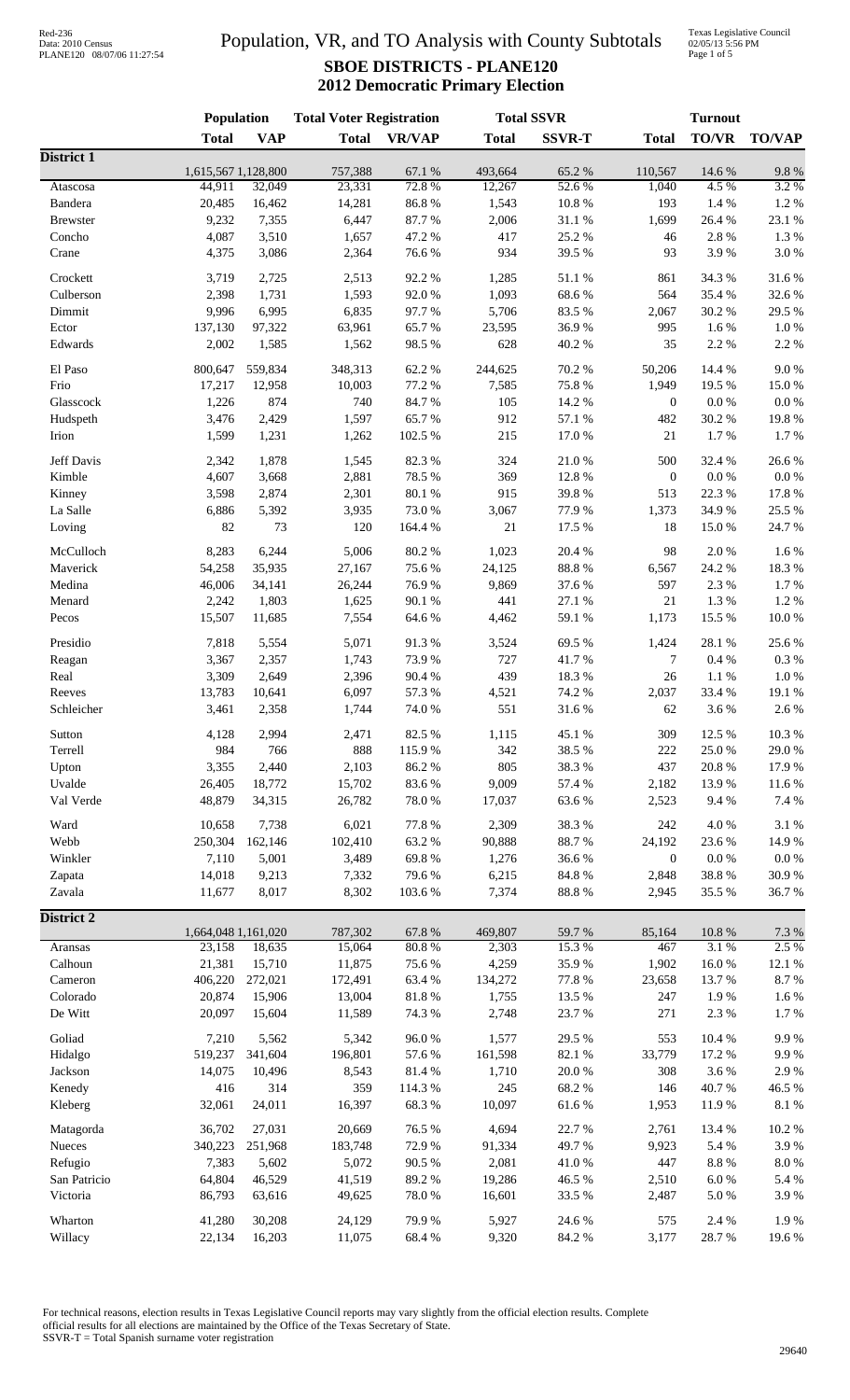# Data: 2010 Census PLANE120 08/07/06 11:27:54

## Population, VR, and TO Analysis with County Subtotals **SBOE DISTRICTS - PLANE120 2012 Democratic Primary Election**

Texas Legislative Council 02/05/13 5:56 PM Page 2 of 5

|                   | <b>Population</b>             |                  | <b>Total Voter Registration</b> |                 | <b>Total SSVR</b> |                  |                 | <b>Turnout</b>    |                  |
|-------------------|-------------------------------|------------------|---------------------------------|-----------------|-------------------|------------------|-----------------|-------------------|------------------|
|                   | <b>Total</b>                  | <b>VAP</b>       | <b>Total</b>                    | <b>VR/VAP</b>   | <b>Total</b>      | <b>SSVR-T</b>    | <b>Total</b>    | <b>TO/VR</b>      | <b>TO/VAP</b>    |
| District 3        |                               |                  |                                 |                 |                   |                  |                 |                   |                  |
| <b>Bee</b>        | 1,688,404 1,197,931           | 24,872           | 766,888                         | 64.0%           | 461,213<br>7,842  | 60.1%<br>55.7%   | 70,263<br>1,289 | 9.2%<br>9.2%      | 5.9%<br>5.2 %    |
| Bexar             | 31,861<br>1,165,850           | 838,857          | 14,081<br>533,760               | 56.6%<br>63.6%  | 308,074           | 57.7 %           | 31,572          | 5.9%              | 3.8 %            |
| <b>Brooks</b>     | 7,223                         | 5,217            | 6,479                           | 124.2 %         | 5,823             | 89.9%            | 2,098           | 32.4 %            | 40.2 %           |
| Duval             | 11,782                        | 8,707            | 8,706                           | $100.0~\%$      | 7,517             | 86.3%            | 3,059           | 35.1 %            | 35.1 %           |
| Gonzales          | 19,807                        | 14,439           | 12,261                          | 84.9%           | 3,811             | $31.1\text{ }\%$ | 248             | 2.0%              | 1.7%             |
|                   |                               |                  |                                 |                 |                   |                  |                 |                   |                  |
| Hidalgo           | 255,532                       | 164,681          | 78,397                          | 47.6 %          | 63,234            | 80.7%            | 13,515          | 17.2 %            | 8.2 %            |
| Jim Hogg          | 5,300                         | 3,762            | 3,687                           | 98.0%           | 3,358             | 91.1 %           | 1,717           | 46.6%             | 45.6%            |
| Jim Wells         | 40,838                        | 29,080           | 25,048                          | 86.1 %          | 18,540            | 74.0 %<br>44.4 % | 5,872<br>1,872  | 23.4 %            | $20.2~\%$        |
| Karnes<br>Lavaca  | 14,824<br>19,263              | 11,862<br>14,815 | 7,599<br>12,831                 | 64.1 %<br>86.6% | 3,375<br>1,104    | $8.6\;\%$        | 478             | 24.6 %<br>3.7%    | 15.8%<br>3.2 %   |
|                   |                               |                  |                                 |                 |                   |                  |                 |                   |                  |
| Live Oak          | 11,531                        | 9,177            | 6,986                           | 76.1 %          | 2,157             | 30.9%            | 285             | 4.1 %             | 3.1 %            |
| McMullen          | 707                           | 588              | 649                             | 110.4 %         | 185               | 28.5 %           | 48              | 7.4 %             | 8.2 %            |
| Starr             | 60,968                        | 40,290           | 29,659                          | 73.6%           | 28,224            | 95.2%            | 7,551           | 25.5 %            | 18.7%            |
| Wilson            | 42,918                        | 31,584           | 26,745                          | 84.7%           | 7,969             | 29.8%            | 659             | 2.5 %             | $2.1~\%$         |
| <b>District 4</b> |                               |                  |                                 |                 |                   |                  |                 |                   |                  |
| Fort Bend         | 1,677,829 1,174,040<br>95,093 | 66,050           | 703,855<br>52,546               | 60.0%<br>79.6%  | 195,823<br>7,519  | 27.8 %<br>14.3 % | 50,289<br>4,842 | $7.1~\%$<br>9.2%  | 4.3 %<br>7.3 %   |
| Harris            | 1,582,736 1,107,990           |                  | 651,309                         | 58.8%           | 188,304           | 28.9%            | 45,447          | 7.0 %             | 4.1 %            |
| District 5        |                               |                  |                                 |                 |                   |                  |                 |                   |                  |
|                   | 1,689,618 1,283,748           |                  | 1,027,132                       | 80.0%           | 203,241           | 19.8%            | 46,966          | 4.6 %             | 3.7 %            |
| Bexar             | 548,923                       | 410,630          | 335,657                         | 81.7%           | 75,245            | 22.4 %           | 10,870          | 3.2 %             | 2.6 %            |
| Blanco            | 10,497                        | 8,203            | 6,944                           | 84.7%           | 635               | 9.1%             | 91              | 1.3%              | $1.1~\%$         |
| Caldwell          | 38,066                        | 28,008           | 19,757                          | 70.5 %          | 6,526             | 33.0%            | 1,362           | 6.9%              | 4.9%             |
| Comal             | 108,472                       | 82,775           | 74,158                          | 89.6%           | 11,505            | 15.5 %           | 1,154           | 1.6%              | $1.4~\%$         |
| Gillespie         | 24,837                        | 19,796           | 17,605                          | 88.9%           | 1,559             | 8.9%             | 266             | 1.5 %             | 1.3 %            |
| Guadalupe         | 131,533                       | 95,129           | 74,942                          | 78.8%           | 17,590            | 23.5 %           | 1,670           | 2.2 %             | $1.8~\%$         |
| Hays              | 157,107                       | 118,346          | 95,904                          | $81.0\ \%$      | 20,695            | 21.6%            | 3,723           | 3.9%              | 3.1 %            |
| Kendall           | 33,410                        | 25,311           | 24,741                          | 97.7%           | 2,600             | 10.5 %           | 304             | 1.2%              | 1.2 %            |
| Kerr              | 49,625                        | 39,611           | 31,687                          | 80.0%           | 3,810             | $12.0\ \%$       | 464             | 1.5 %             | 1.2%             |
| Llano             | 19,301                        | 16,224           | 13,748                          | 84.7%           | 442               | 3.2 %            | 318             | 2.3 %             | $2.0\ \%$        |
|                   |                               |                  |                                 |                 |                   |                  |                 |                   |                  |
| Mason<br>San Saba | 4,012<br>6,131                | 3,161<br>4,846   | 2,821                           | 89.2%<br>76.6%  | 412<br>570        | 14.6 %<br>15.4 % | 55<br>$23\,$    | 1.9%<br>$0.6\ \%$ | 1.7%<br>$0.5~\%$ |
| Travis            | 557,704                       | 431,708          | 3,713<br>325,455                | 75.4 %          | 61,652            | 18.9%            | 26,666          | 8.2 %             | 6.2%             |
| District 6        |                               |                  |                                 |                 |                   |                  |                 |                   |                  |
|                   | 1,682,301 1,250,061           |                  | 831,427                         | 66.5 %          | 118,600           | 14.3 %           | 19,518          | 2.3 %             | $1.6\ \%$        |
| Harris            | 1,682,301 1,250,061           |                  | 831,427                         | 66.5%           | 118,600           | 14.3 %           | 19,518          | 2.3 %             | 1.6%             |
| District 7        |                               |                  |                                 |                 |                   |                  |                 |                   |                  |
|                   | 1,685,861 1,234,938           |                  | 958,904                         | 77.6 %          | 105,956           | 11.0%            | 38,871          | 4.1 %             | 3.1 %            |
| Brazoria          |                               | 313,166 226,181  | 169,846                         | 75.1 %          | 27,585            | 16.2%            | 3,340           | 2.0%              | 1.5 %            |
| Chambers          | 35,096                        | 25,085           | 23,435                          | 93.4 %          | 1,995             | 8.5 %            | 385             | 1.6 %             | $1.5~\%$         |
| Fort Bend         | 490,282                       | 345,490          | 266,681                         | 77.2 %          | 37,453            | 14.0%            | 5,052           | 1.9%              | $1.5~\%$         |
| Galveston         | 291,309                       | 217,142          | 178,664                         | 82.3%           | 23,527            | 13.2 %           | 5,496           | 3.1 %             | 2.5 %            |
| Hardin            | 54,635                        | 40,525           | 34,207                          | 84.4 %          | 871               | 2.5 %            | 606             | 1.8 %             | 1.5 %            |
| Jasper            | 35,710                        | 26,815           | 21,098                          | 78.7%           | 461               | 2.2%             | 1,850           | $8.8\ \%$         | 6.9%             |
| Jefferson         | 252,273                       | 191,875          | 141,224                         | 73.6%           | 9,248             | 6.5%             | 15,676          | 11.1 %            | $8.2~\%$         |
| Liberty           | 75,643                        | 56,276           | 41,817                          | 74.3 %          | 2,688             | $6.4~\%$         | 680             | 1.6%              | $1.2~\%$         |
| Newton            | 14,445                        | 11,092           | 8,193                           | 73.9%           | 137               | 1.7%             | 1,765           | 21.5 %            | 15.9%            |
| Orange            | 81,837                        | 61,330           | 47,967                          | 78.2%           | 1,561             | 3.3 %            | 1,845           | 3.8 %             | $3.0\ \%$        |
| Sabine            | 10,834                        | 8,714            | 7,273                           | 83.5%           | 113               | 1.6 %            | 209             | 2.9%              | 2.4 %            |
| San Augustine     | 8,865                         | 6,999            | 5,961                           | 85.2%           | 113               | 1.9%             | 1,456           | 24.4 %            | 20.8 %           |
| Tyler             | 21,766                        | 17,414           | 12,538                          | 72.0%           | 204               | 1.6%             | 511             | 4.1 %             | 2.9%             |
| <b>District 8</b> |                               |                  |                                 |                 |                   |                  |                 |                   |                  |
|                   | 1,682,598 1,234,692           |                  | 870,034                         | 70.5 %          | 107,310           | 12.3 %           | 16,759          | 1.9%              | $1.4~\%$         |
| <b>Brazos</b>     | 194,851                       | 155,020          | 85,854                          | 55.4 %          | 10,023            | 11.7%            | 1,194           | 1.4 %             | 0.8%             |
| Grimes            | 26,604                        | 20,545           | 14,277                          | 69.5%           | 1,277             | 8.9%             | 562             | 3.9%              | 2.7%             |
| Harris            | 827,422                       | 586,573          | 414,886                         | 70.7%           | 71,236            | 17.2 %           | 8,458           | $2.0\ \%$         | $1.4~\%$         |
| Houston           | 23,732                        | 18,806           | 13,098                          | 69.6%           | 382               | 2.9%             | 382             | 2.9%              | $2.0\ \%$        |
| Montgomery        | 455,746                       | 329,767          | 249,544                         | 75.7%           | 19,883            | $8.0\ \%$        | 2,482           | 1.0%              | $0.8~\%$         |
| Polk              | 45,413                        | 35,836           | 35,984                          | 100.4 %         | 1,411             | 3.9%             | 669             | 1.9%              | 1.9%             |
| San Jacinto       | 26,384                        | 20,058           | 15,568                          | 77.6%           | 640               | 4.1 %            | 1,291           | 8.3 %             | $6.4~\%$         |
| Trinity           | 14,585                        | 11,544           | 11,464                          | 99.3%           | 336               | 2.9%             | 954             | 8.3 %             | 8.3 %            |
| Walker            | 67,861                        | 56,543           | 29,359                          | 51.9%           | 2,122             | 7.2 %            | 767             | 2.6 %             | 1.4 %            |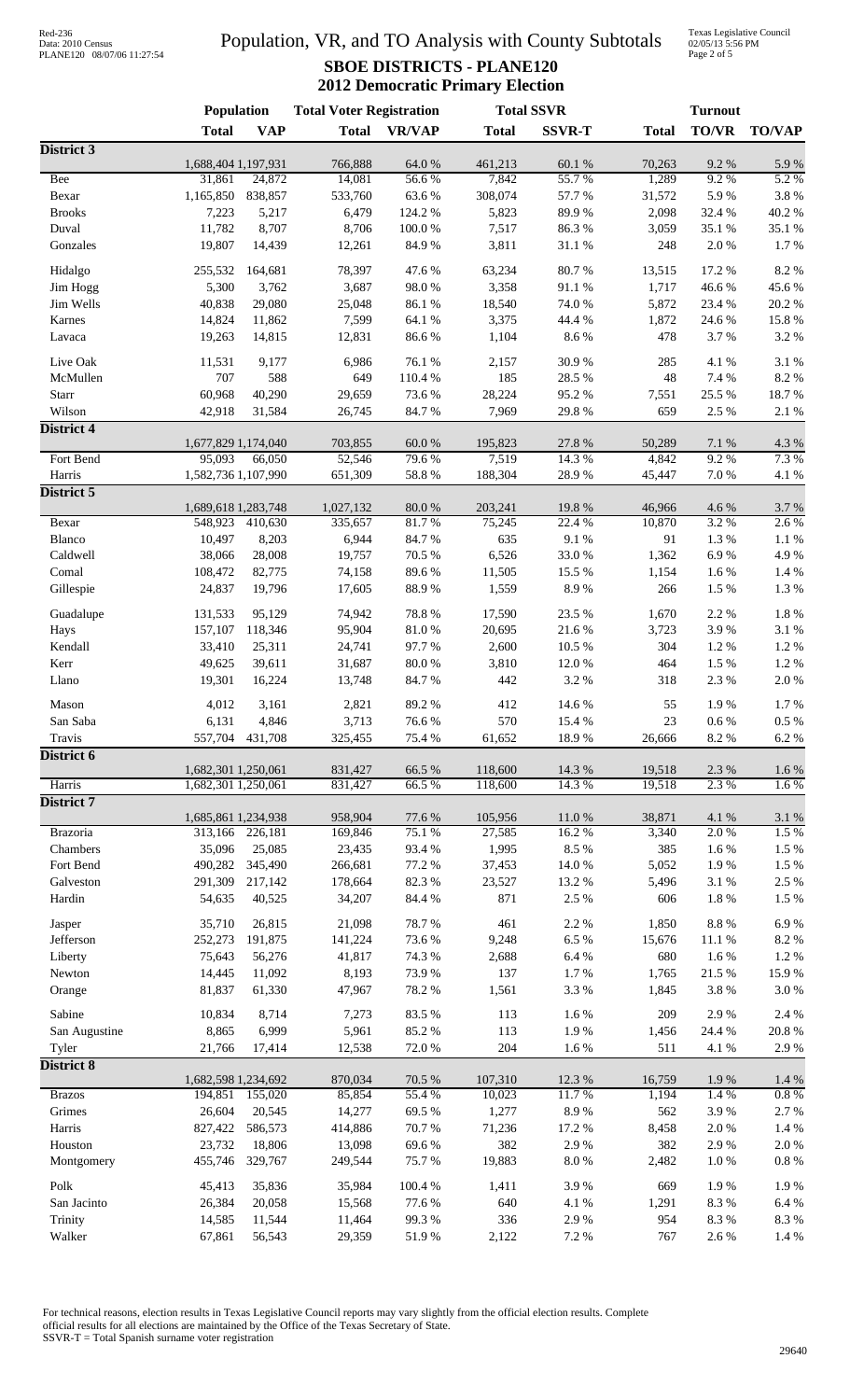# Data: 2010 Census PLANE120 08/07/06 11:27:54

## Population, VR, and TO Analysis with County Subtotals **SBOE DISTRICTS - PLANE120 2012 Democratic Primary Election**

Texas Legislative Council 02/05/13 5:56 PM Page 3 of 5

|                      | Population          |                  | <b>Total Voter Registration</b> |                |                | <b>Total SSVR</b> | <b>Turnout</b> |                |                |
|----------------------|---------------------|------------------|---------------------------------|----------------|----------------|-------------------|----------------|----------------|----------------|
|                      | <b>Total</b>        | <b>VAP</b>       | <b>Total</b>                    | <b>VR/VAP</b>  | <b>Total</b>   | <b>SSVR-T</b>     | <b>Total</b>   | TO/VR          | <b>TO/VAP</b>  |
| District 9           |                     |                  |                                 |                |                |                   |                |                |                |
|                      | 1,711,047 1,283,538 |                  | 963,086                         | 75.0%          | 43,208         | 4.5 %             | 23,263         | 2.4 %          | $1.8\ \%$      |
| Anderson<br>Angelina | 58,458              | 46,983           | 25,652<br>47,442                | 54.6%<br>74.6% | 1,383<br>4,046 | 5.4 %<br>8.5%     | 577            | 2.2 %<br>2.8 % | 1.2%           |
| Bowie                | 86,771<br>92,565    | 63,565<br>70,113 | 54,757                          | 78.1 %         | 948            | 1.7%              | 1,332<br>1,776 | 3.2 %          | 2.1 %<br>2.5 % |
| Camp                 | 12,401              | 9,046            | 6,925                           | 76.6%          | 403            | 5.8%              | 430            | 6.2%           | 4.8%           |
| Cass                 | 30,464              | 23,399           | 18,090                          | 77.3 %         | 221            | 1.2%              | 1,427          | 7.9%           | 6.1%           |
|                      |                     |                  |                                 |                |                |                   |                |                |                |
| Cherokee             | 50,845              | 37,672           | 26,356                          | 70.0%          | 1,470          | 5.6%              | 542            | 2.1 %          | 1.4 %          |
| Delta                | 5,231               | 4,046            | 3,187                           | 78.8%          | 70             | 2.2 %             | 77             | 2.4 %          | 1.9%           |
| Fannin               | 33,915              | 26,412           | 18,733                          | 70.9%          | 576            | 3.1%              | 353            | 1.9%           | 1.3%           |
| Franklin             | 10,605              | 8,003            | 6,471                           | 80.9%          | 216            | 3.3%              | 93             | 1.4 %          | 1.2%           |
| Grayson              | 120,877             | 91,745           | 71,500                          | 77.9%          | 2,623          | 3.7%              | 1,001          | 1.4 %          | 1.1%           |
| Gregg                | 121,730             | 90,709           | 63,805                          | 70.3 %         | 2,896          | 4.5 %             | 1,474          | 2.3 %          | 1.6%           |
| Harrison             | 65,631              | 48,650           | 39,572                          | 81.3%          | 1,039          | 2.6%              | 861            | 2.2 %          | 1.8 %          |
| Henderson            | 78,532              | 60,690           | 47,950                          | 79.0%          | 1,963          | 4.1 %             | 1,160          | 2.4 %          | 1.9%           |
| Hopkins              | 35,161              | 26,167           | 20,562                          | 78.6%          | 829            | 4.0%              | 457            | 2.2 %          | 1.7%           |
| Hunt                 | 86,129              | 64,710           | 46,799                          | 72.3 %         | 2,355          | $5.0\ \%$         | 770            | 1.6 %          | 1.2 %          |
| Kaufman              | 103,350             | 73,596           | 56,796                          | 77.2 %         | 4,014          | 7.1 %             | 952            | 1.7%           | 1.3%           |
| Lamar                | 49,793              | 37,698           | 27,979                          | 74.2 %         | 487            | 1.7%              | 653            | 2.3 %          | $1.7~\%$       |
| Marion               | 10,546              | 8,537            | 6,901                           | 80.8 %         | 102            | 1.5 %             | 834            | 12.1 %         | 9.8%           |
| Morris               | 12,934              | 9,921            | 8,095                           | 81.6%          | 188            | 2.3 %             | 578            | $7.1\ \%$      | 5.8 %          |
| Nacogdoches          | 64,524              | 49,463           | 29,107                          | 58.8 %         | 1,487          | 5.1 %             | 641            | 2.2 %          | 1.3%           |
|                      |                     |                  |                                 |                |                |                   |                |                |                |
| Panola               | 23,796              | 17,926           | 15,272                          | 85.2%          | 357            | 2.3 %             | 520            | 3.4 %          | 2.9%           |
| Rains                | 10,914              | 8,551            | 6,507                           | 76.1 %         | 189            | 2.9%              | 120            | $1.8~\%$       | 1.4 %          |
| Red River            | 12,860              | 10,113           | 7,465                           | 73.8%          | 157            | 2.1 %             | 333            | 4.5 %          | 3.3 %          |
| Rockwall             | 78,337              | 54,830           | 45,687                          | 83.3%          | 3,076          | 6.7%              | 679            | 1.5 %          | 1.2%           |
| Rusk                 | 53,330              | 40,951           | 30,002                          | 73.3 %         | 1,184          | 3.9%              | 638            | 2.1%           | 1.6%           |
| Shelby               | 25,448              | 18,721           | 13,754                          | 73.5 %         | 420            | 3.1%              | 711            | 5.2%           | 3.8%           |
| Smith                | 209,714             | 155,918          | 117,796                         | 75.5 %         | 6,180          | 5.2 %             | 2,330          | 2.0%           | 1.5 %          |
| <b>Titus</b>         | 32,334              | 22,451           | 15,334                          | 68.3%          | 1,906          | 12.4 %            | 617            | 4.0%           | 2.7%           |
| Upshur               | 39,309              | 29,587           | 25,986                          | 87.8 %         | 588            | 2.3 %             | 512            | 2.0%           | 1.7%           |
| Van Zandt            | 52,579              | 39,929           | 32,287                          | 80.9%          | 1,091          | 3.4 %             | 503            | 1.6%           | 1.3%           |
|                      |                     |                  |                                 |                |                |                   |                |                |                |
| Wood<br>District 10  | 41,964              | 33,436           | 26,317                          | 78.7%          | 744            | $2.8\ \%$         | 312            | $1.2~\%$       | $0.9\ \%$      |
|                      | 1,613,000 1,184,465 |                  | 894,228                         | 75.5 %         | 99,564         | 11.1%             | 32,650         | 3.7 %          | 2.8%           |
| Austin               | 28,417              | 21,288           | 17,654                          | 82.9%          | 1,819          | 10.3%             | 287            | 1.6%           | 1.3%           |
| <b>Bastrop</b>       | 74,171              | 54,719           | 38,538                          | 70.4 %         | 5,690          | 14.8 %            | 3,007          | $7.8\ \%$      | 5.5 %          |
| Bell                 | 310,235             | 222,118          | 152,152                         | 68.5%          | 18,846         | 12.4 %            | 2,438          | $1.6\ \%$      | $1.1~\%$       |
| Burleson             | 17,187              | 13,142           | 10,589                          | 80.6%          | 1,014          | 9.6%              | 275            | 2.6 %          | $2.1~\%$       |
| Burnet               | 42,750              | 32,829           | 25,583                          | 77.9%          | 2,096          | 8.2 %             | 452            | $1.8\ \%$      | 1.4 %          |
| Falls                | 17,866              | 13,989           | 9,370                           | 67.0%          | 813            | 8.7%              | 608            | 6.5 %          | 4.3 %          |
| Fayette              | 24,554              | 19,165           | 15,410                          | 80.4 %         | 1,237          | $8.0\ \%$         | 1,055          | $6.8~\%$       | 5.5 %          |
| Freestone            | 19,816              | 15,186           | 10,975                          | 72.3 %         | 384            | 3.5 %             | 774            | $7.1\ \%$      | $5.1~\%$       |
| Lee                  | 16,612              | 12,267           | 9,278                           | 75.6%          | 823            | 8.9%              | 578            | $6.2~\%$       | 4.7%           |
| Leon                 | 16,801              | 13,052           | 10,588                          | 81.1 %         | 456            | 4.3 %             | 170            | $1.6\ \%$      | $1.3~\%$       |
|                      |                     |                  |                                 |                |                |                   |                |                |                |
| Limestone            | 23,384              | 17,867           | 13,145                          | 73.6%          | 834            | 6.3 %             | 414            | 3.1 %          | 2.3 %          |
| Madison              | 13,664              | 10,664           | 6,420                           | 60.2%          | 395            | 6.2 %             | 201            | 3.1 %          | 1.9%           |
| Milam                | 24,757              | 18,205           | 13,972                          | 76.7%          | 1,692          | 12.1 %            | 493            | 3.5 %          | 2.7%           |
| Robertson            | 16,622              | 12,409           | 11,011                          | 88.7%          | 1,224          | 11.1%             | 1,229          | 11.2 %         | 9.9%           |
| Travis               | 466,562             | 347,521          | 262,277                         | 75.5 %         | 30,065         | 11.5 %            | 14,720         | 5.6 %          | 4.2 %          |
| Waller               | 43,205              | 32,549           | 27,973                          | 85.9%          | 2,652          | 9.5%              | 955            | 3.4 %          | 2.9%           |
| Washington           | 33,718              | 26,268           | 21,960                          | 83.6%          | 1,078          | 4.9%              | 347            | $1.6\ \%$      | 1.3 %          |
| Williamson           | 422,679             | 301,227          | 237,333                         | 78.8%          | 28,446         | 12.0%             | 4,647          | 2.0%           | $1.5~\%$       |
| District 11          |                     |                  |                                 |                |                |                   |                |                |                |
|                      | 1,694,087 1,247,460 |                  | 886,045                         | 71.0%          | 86,495         | 9.8%              | 17,376         | 2.0%           | 1.4 %          |
| <b>Dallas</b>        | 320,976             | 242,871          | 152,106                         | 62.6 %         | 18,157         | 11.9%             | 2,980          | 2.0%           | $1.2\%$        |
| Parker               | 116,927             | 87,058           | 73,018                          | 83.9%          | 3,229          | 4.4 %             | 836            | $1.1~\%$       | $1.0\ \%$      |
| Tarrant              | 1,256,184           | 917,531          | 660,921                         | 72.0%          | 65,109         | 9.9%              | 13,560         | 2.1 %          | $1.5~\%$       |
| <b>District 12</b>   |                     |                  |                                 |                |                |                   |                |                |                |
|                      | 1,704,879 1,244,293 |                  | 912,432                         | 73.3 %         | 73,550         | 8.1 %             | 19,142         | 2.1 %          | 1.5 %          |
| Collin               | 782,341             | 557,664          | 429,866                         | 77.1 %         | 27,052         | 6.3%              | 5,543          | 1.3%           | 1.0%           |
| Dallas               | 922,538             | 686,629          | 482,566                         | 70.3%          | 46,498         | 9.6%              | 13,599         | 2.8%           | $2.0\ \%$      |
| <b>District 13</b>   |                     |                  |                                 |                |                |                   |                |                |                |
|                      | 1,677,475 1,168,818 |                  | 703,802                         | 60.2%          | 145,061        | 20.6 %            | 59,227         | $8.4\ \%$      | $5.1~\%$       |
| <b>Dallas</b>        | 1,124,625           | 784,376          | 482,513                         | 61.5%          | 103,124        | 21.4%             | 41,780         | 8.7%           | 5.3%           |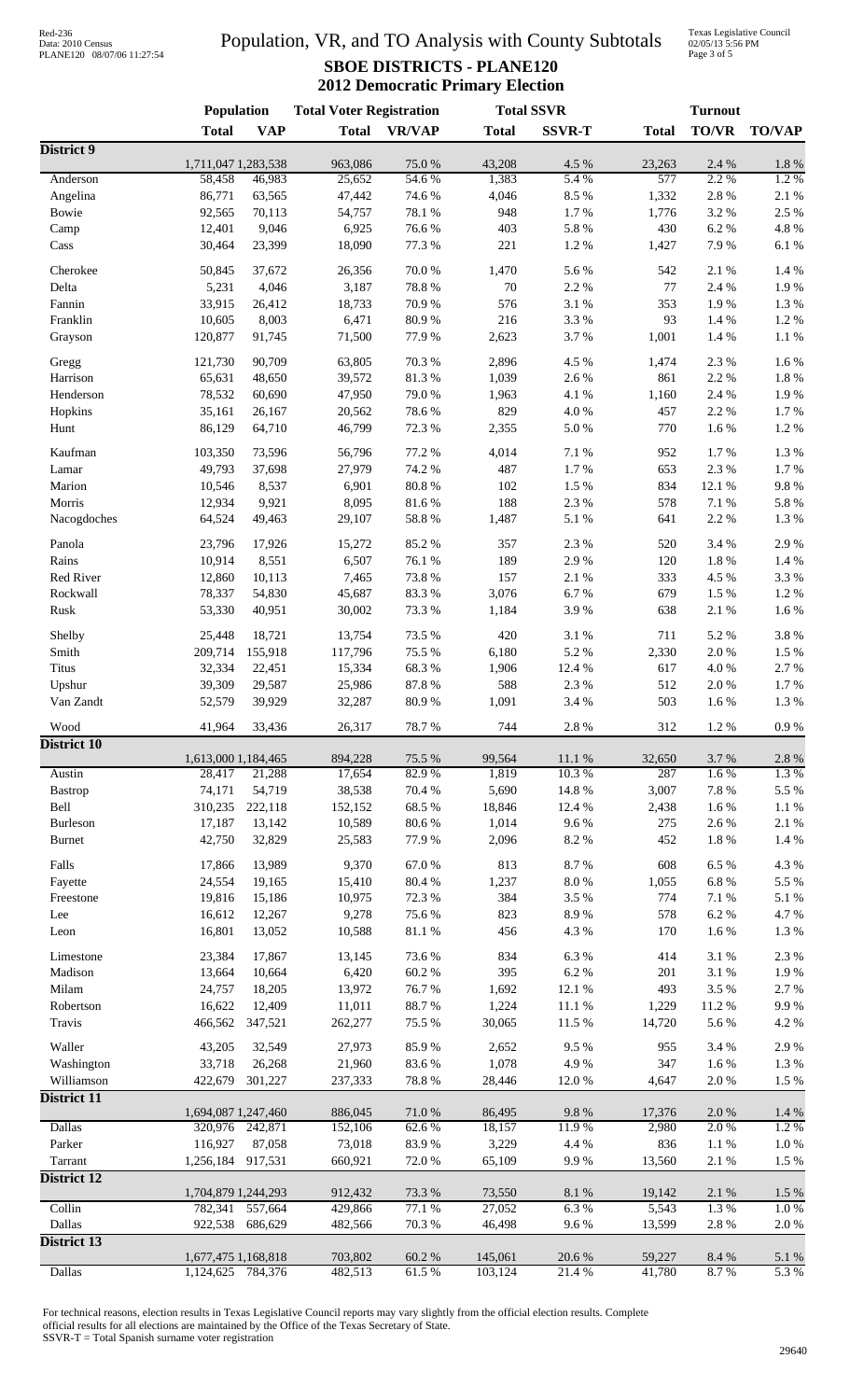| Red-236           |                            |
|-------------------|----------------------------|
| Data: 2010 Census |                            |
|                   | PLANE120 08/07/06 11:27:54 |

## Population, VR, and TO Analysis with County Subtotals **SBOE DISTRICTS - PLANE120 2012 Democratic Primary Election**

Texas Legislative Council 02/05/13 5:56 PM Page 4 of 5

|                                | <b>Population</b>   |                | <b>Total Voter Registration</b> |                 | <b>Total SSVR</b> |                  | <b>Turnout</b>   |                    |                    |
|--------------------------------|---------------------|----------------|---------------------------------|-----------------|-------------------|------------------|------------------|--------------------|--------------------|
|                                | <b>Total</b>        | <b>VAP</b>     | <b>Total</b>                    | <b>VR/VAP</b>   | <b>Total</b>      | <b>SSVR-T</b>    | <b>Total</b>     | <b>TO/VR</b>       | <b>TO/VAP</b>      |
| District 13                    |                     |                |                                 |                 |                   |                  |                  |                    |                    |
| Tarrant<br><b>District 14</b>  | 552,850             | 384,442        | 221,289                         | 57.6 %          | 41,937            | 19.0%            | 17,447           | 7.9%               | 4.5 %              |
|                                | 1,681,755 1,235,788 |                | 924,240                         | 74.8 %          | 80,177            | 8.7%             | 13,339           | 1.4 %              | $1.1\ \%$          |
| Bosque                         | 18,212              | 14,041         | 11,673                          | 83.1 %          | 811               | 6.9%             | 261              | 2.2 %              | 1.9%               |
| <b>Brown</b>                   | 38,106              | 28,985         | 21,826                          | 75.3 %          | 2,321             | 10.6 %           | 208              | $1.0\ \%$          | $0.7~\%$           |
| Comanche                       | 13,974              | 10,594         | 8,360                           | 78.9%           | 1,042             | 12.5 %           | 165              | 2.0%               | 1.6%               |
| Coryell                        | 75,388              | 54,383         | 34,019                          | 62.6%           | 3,086             | 9.1%             | 371              | $1.1\ \%$          | $0.7~\%$           |
| Denton                         | 662,614             | 480,354        | 361,922                         | 75.3 %          | 27,983            | 7.7%             | 4,013            | 1.1 %              | $0.8~\%$           |
| Eastland                       | 18,583              | 14,421         | 10,066                          | 69.8%           | 659               | 6.5%             | 110              | 1.1%               | $0.8~\%$           |
| Ellis                          | 149,610             | 106,295        | 84,872                          | 79.8%           | 10,056            | $11.8\ \%$       | 1,659            | 2.0%               | 1.6 %              |
| Erath                          | 37,890              | 29,442         | 19,971                          | 67.8%           | 1,425             | 7.1 %            | 306              | 1.5 %              | $1.0\ \%$          |
| Hamilton                       | 8,517               | 6,701          | 5,380                           | 80.3%           | 207               | 3.8%             | 85               | 1.6 %              | $1.3~\%$           |
| Hill                           | 35,089              | 26,569         | 21,602                          | 81.3%           | 1,720             | $8.0\ \%$        | 337              | 1.6 %              | $1.3~\%$           |
| Hood                           | 51,182              | 40,280         | 33,501                          | 83.2%           | 1,454             | 4.3 %            | 457              | 1.4 %              | $1.1~\%$           |
| Jack                           | 9,044               | 7,052          | 4,737                           | 67.2%           | 188               | 4.0%             | 78               | 1.6 %              | $1.1~\%$           |
| Johnson                        | 150,934             | 109,785        | 78,353                          | 71.4 %          | 6,502             | 8.3%             | 930              | $1.2~\%$           | $0.8~\%$           |
| Lampasas                       | 19,677              | 14,801         | 12,503                          | 84.5 %          | 1,227             | 9.8%             | 165              | 1.3%               | $1.1~\%$           |
| McLennan                       | 234,906             | 175,161        | 123,061                         | 70.3 %          | 14,404            | 11.7%            | 2,468            | 2.0%               | $1.4~\%$           |
| Mills                          | 4,936               | 3,739          | 3,321                           | 88.8 %          | 272               | 8.2%             | 72               | 2.2 %              | 1.9%               |
| Navarro                        | 47,735              | 34,812         | 26,572                          | 76.3%           | 2,237             | 8.4 %            | 757              | 2.8 %              | 2.2 %              |
| Palo Pinto                     | 28,111              | 21,080         | 16,807                          | 79.7%           | 1,352             | $8.0\ \%$        | 219              | 1.3%               | $1.0\ \%$          |
| Somervell                      | 8,490               | 6,244          | 5,467                           | 87.6%           | 443               | 8.1 %            | 99               | 1.8 %              | $1.6\ \%$          |
| Stephens                       | 9,630               | 7,325          | 5,517                           | 75.3 %          | 536               | 9.7%             | 265              | 4.8 %              | 3.6%               |
| Wise                           | 59,127              | 43,724         | 34,710                          | 79.4 %          | 2,252             | 6.5%             | 314              | $0.9\ \%$          | $0.7~\%$           |
| <b>District 15</b>             |                     |                |                                 |                 |                   |                  |                  |                    |                    |
|                                | 1,677,092 1,250,145 |                | 905,483                         | 72.4 %          | 174,588           | 19.3 %           | 14,922           | 1.6 %              | 1.2 %              |
| Andrews                        | 14,786              | 10,474         | 7,959                           | 76.0%           | 2,758             | 34.7%            | 90               | 1.1%               | 0.9%               |
| Archer                         | 9,054               | 6,869          | 6,129                           | 89.2%           | 163               | 2.7%             | 79               | 1.3 %              | 1.2%               |
| Armstrong                      | 1,901               | 1,478          | 1,382                           | 93.5%           | 41                | 3.0%             | $\mathbf{0}$     | $0.0\ \%$          | $0.0\ \%$          |
| <b>Bailey</b><br><b>Baylor</b> | 7,165<br>3,726      | 4,949<br>2,958 | 3,500<br>2,489                  | 70.7%<br>84.1 % | 1,383<br>185      | 39.5 %<br>7.4 %  | 32<br>78         | $0.9\ \%$<br>3.1 % | $0.6\ \%$<br>2.6 % |
|                                |                     |                |                                 |                 |                   |                  |                  |                    |                    |
| Borden                         | 641                 | 503            | 418                             | 83.1 %          | 29                | 6.9%             | 55               | 13.2 %             | 10.9%              |
| <b>Briscoe</b>                 | 1,637               | 1,275          | 1,131                           | 88.7%           | 175               | 15.5 %           | 26               | 2.3 %              | $2.0\ \%$          |
| Callahan                       | 13,544              | 10,319         | 8,622                           | 83.6%           | 398               | 4.6%             | $\mathbf{0}$     | $0.0\ \%$          | $0.0\ \%$          |
| Carson                         | 6,182               | 4,595          | 4,217                           | 91.8%           | 213               | $5.1~\%$         | 61               | $1.4~\%$           | $1.3~\%$           |
| Castro                         | 8,062               | 5,539          | 3,884                           | 70.1 %          | 1,708             | 44.0%            | 114              | 2.9%               | $2.1~\%$           |
| Childress                      | 7,041               | 5,533          | 3,472                           | 62.8%           | 470               | 13.5 %           | 21               | $0.6\,\%$          | $0.4~\%$           |
| Clay                           | 10,752              | 8,310          | 7,582                           | 91.2%           | 182               | 2.4 %            | 289              | 3.8%               | 3.5 %              |
| Cochran                        | 3,127               | 2,209          | 1,795                           | 81.3%           | 729               | 40.6%            | $\boldsymbol{0}$ | $0.0\ \%$          | $0.0\ \%$          |
| Coke                           | 3,320               | 2,621          | 2,312                           | 88.2%           | 278               | 12.0%            | 42               | $1.8\ \%$          | 1.6 %              |
| Coleman                        | 8,895               | 6,916          | 5,988                           | 86.6%           | 653               | 10.9%            | 49               | $0.8~\%$           | $0.7~\%$           |
| Collingsworth                  | 3,057               | 2,212          | 1,831                           | 82.8 %          | 265               | 14.5 %           | 100              | 5.5 %              | 4.5 %              |
| Cooke                          | 38,437              | 28,606         | 22,856                          | 79.9%           | 1,077             | 4.7%             | 211              | $0.9\ \%$          | $0.7~\%$           |
| Cottle                         | 1,505               | 1,155          | 1,123                           | 97.2%           | 174               | 15.5 %           | 67               | $6.0\ \%$          | $5.8~\%$           |
| Crosby                         | 6,059               | 4,312          | 3,614                           | 83.8%           | 1,602             | 44.3 %           | 372              | $10.3~\%$          | $8.6\;\%$          |
| Dallam                         | 6,703               | 4,700          | 2,978                           | 63.4%           | 695               | 23.3 %           | 35               | 1.2%               | $0.7~\%$           |
| Dawson                         | 13,833              | 10,411         | 7,466                           | 71.7%           | 3,475             | 46.5 %           | 96               | 1.3 %              | $0.9\ \%$          |
| Deaf Smith                     | 19,372              | 13,131         | 8,202                           | 62.5 %          | 3,989             | 48.6 %           | 155              | 1.9%               | $1.2~\%$           |
| Dickens                        | 2,444               | 1,952          | 1,302                           | 66.7%           | 215               | 16.5 %           | 67               | $5.1~\%$           | 3.4 %              |
| Donley                         | 3,677               | 2,919          | 2,384                           | 81.7%           | 91                | $3.8\ \%$        | 45               | 1.9%               | 1.5 %              |
| Fisher                         | 3,974               | 3,076          | 2,731                           | 88.8 %          | 551               | $20.2~\%$        | 349              | 12.8 %             | 11.3 %             |
| Floyd                          | 6,446               | 4,584          | 4,259                           | 92.9%           | 1,808             | 42.5 %           | 48               | $1.1\ \%$          | $1.0\ \%$          |
| Foard                          | 1,336               | 1,058          | 1,065                           | 100.7%          | 127               | 11.9%            | 142              | 13.3 %             | 13.4 %             |
| Gaines                         | 17,526              | 11,420         | 7,382                           | 64.6 %          | 2,299             | $31.1\text{ }\%$ | 19               | $0.3~\%$           | $0.2~\%$           |
| Garza                          | 6,461               | 5,185          | 2,744                           | 52.9%           | 726               | 26.5 %           | 45               | $1.6\ \%$          | $0.9\ \%$          |
| Gray                           | 22,535              | 16,964         | 12,691                          | 74.8 %          | 1,248             | $9.8\ \%$        | 115              | $0.9\ \%$          | $0.7~\%$           |
| Hale                           | 36,273              | 25,839         | 19,434                          | 75.2 %          | 8,481             | 43.6%            | 232              | $1.2~\%$           | $0.9\ \%$          |
| Hall                           | 3,353               | 2,486          | 2,029                           | 81.6%           | 379               | 18.7%            | 120              | 5.9%               | 4.8 %              |
| Hansford                       | 5,613               | 3,910          | 3,007                           | 76.9%           | 589               | 19.6%            | $\boldsymbol{0}$ | $0.0\ \%$          | $0.0\ \%$          |
| Hardeman                       | 4,139               | 3,120          | 2,562                           | $82.1\ \%$      | 266               | 10.4 %           | 158              | $6.2~\%$           | $5.1~\%$           |
| Hartley                        | 6,062               | 4,693          | 2,736                           | 58.3 %          | 160               | 5.8 %            | $\boldsymbol{0}$ | $0.0\ \%$          | $0.0\ \%$          |
| Haskell                        | 5,899               | 4,671          | 3,607                           | 77.2 %          | 609               | 16.9%            | 263              | 7.3 %              | 5.6 %              |
| Hemphill                       | 3,807               | 2,691          | 2,129                           | 79.1 %          | $205\,$           | $9.6\;\%$        | 17               | $0.8~\%$           | $0.6\ \%$          |